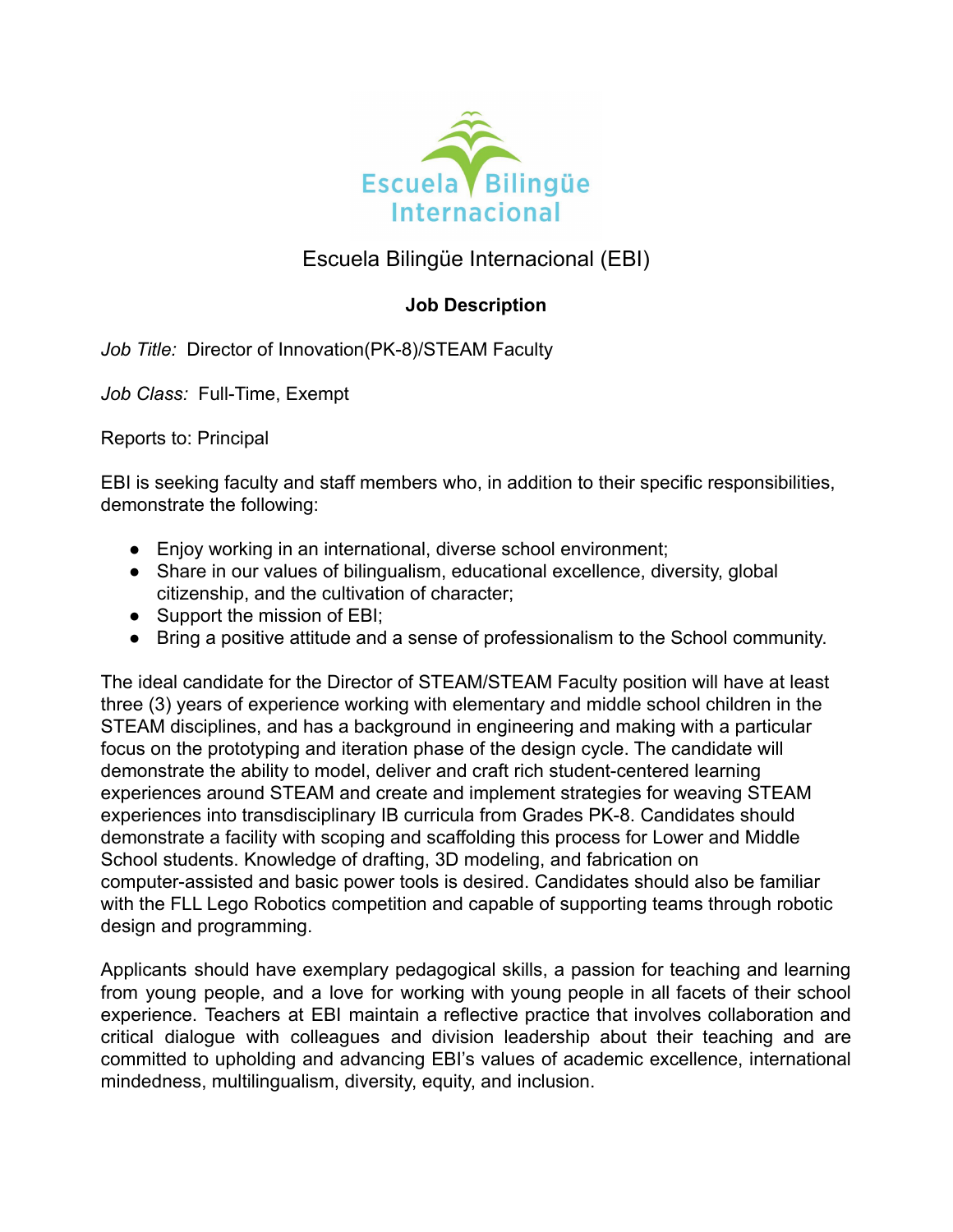The candidate will guide students through the different learning processes involved with the content and skills of Robotics/Engineering/Coding/Science (4-8) and also teach STEAM blocks to (PK-3) on a rotational basis. The candidate must be able to develop and maintain a classroom environment that ensures effective learning and incorporates pedagogical innovations and research. The teacher must employ the appropriate teaching methodology in order to meet established program objectives and be capable of understanding and meeting the needs of students.

# **Specific responsibilities include**:

Planning & Preparation for Learning

- In-depth knowledge of STEM disciplines.
- Teach a combination of Science/Robotics/STEAM classes.
- Provide a hands-on, inquiry-based learning experience tailored to individual student needs.
- Incorporate International Baccalaureate (PYP/MYP) pedagogy.
- Have a good grasp of how students learn.
- Backwards plan with big ideas, essential questions, knowledge, and skill goals.
- Plan on-the-spot and unit assessments to measure student learning.
- Design lessons that target multiple learning needs, styles, and interests.
- Plan in collaboration with the Pedagogical Leaders, Design Instructor, STEM Department and grade-level English and Spanish teachers.
- Lead Middle School and Lower School Robotics teams.

# Classroom Management

- Foster positive interactions and teach useful social skills.
- Have a repertoire of discipline "moves" that can diffuse most behavior problems before learning is impacted.
- Capture and maintain most students' attention.
- Maximize academic learning time through coherence, lesson momentum, and smooth transitions.
- Experience with responsive classroom preferred

# Program Development and Delivery of Instruction

- Develops, and oversees the STEAM curriculum in alignment with our IB programs to ensure that students receive relevant, stimulating and enriching experiences.
- Activate students' prior knowledge and hook their interest in each unit and lesson.
- Use clear explanations, appropriate language, and examples to present material.
- Orchestrate effective strategies, materials, and classroom groupings to foster student learning.
- Have students think about, discuss, and use the ideas and skills being taught.
- Develop personalized learning plans for all students
- Differentiate instruction to accommodate a wide range of students' ability levels, learning profiles, and learning needs.
- Coordinate overnight (4-8) and outdoor field trips for students.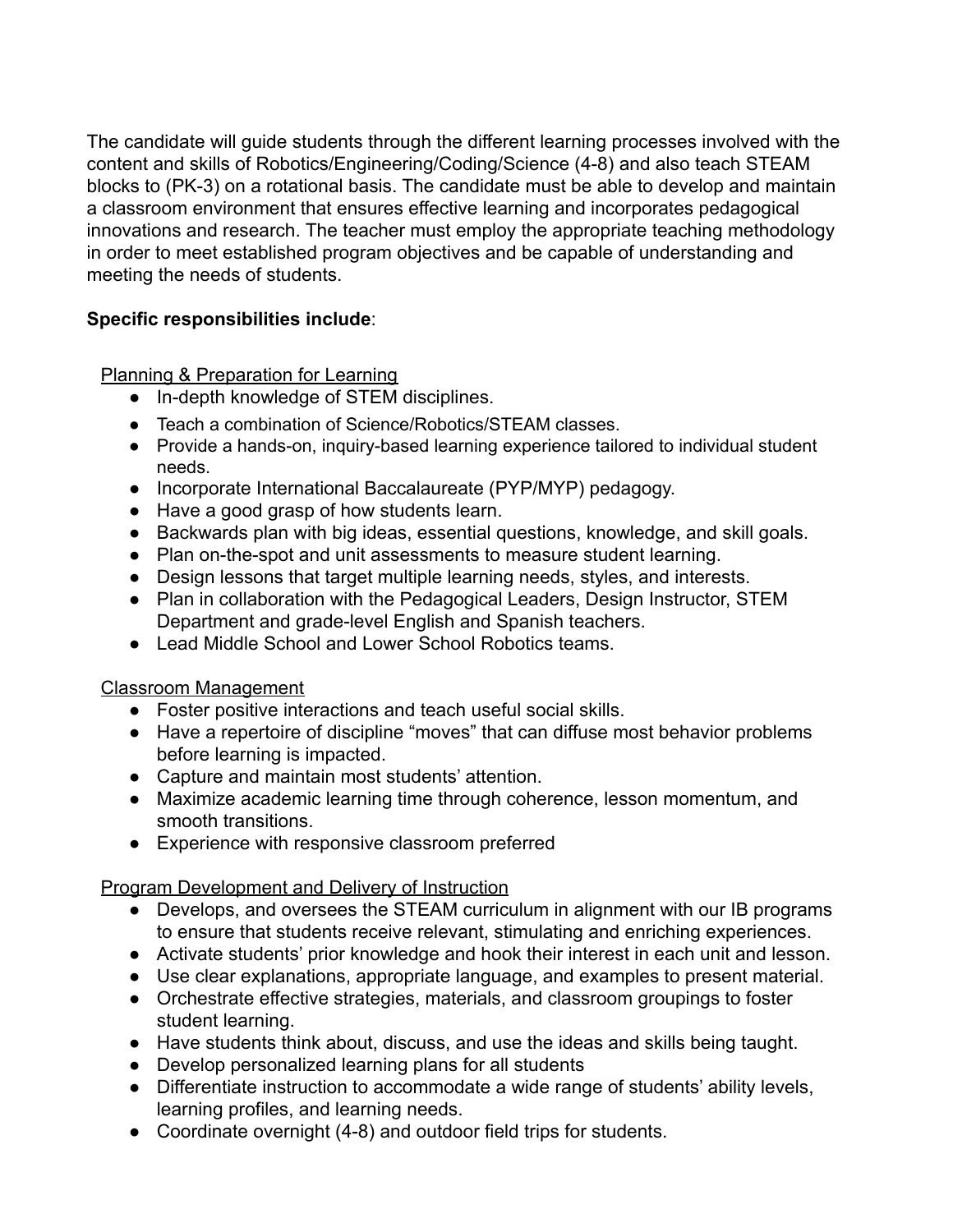Monitoring, Assessment, and Follow-Up

- Provide clear criteria for proficiency, including rubrics and examples of work.
- Frequently check for understanding and give students helpful information if they seem confused.
- Have students set goals, self- assess, and know where they stand academically.
- Take responsibility for students who are not succeeding and get them extra help.
- Reflect on the effectiveness of teaching/learning and how to improve it.

#### Professional Responsibilities

- Complete paperwork, duties, and assignments accurately and punctually.
- Demonstrate professional demeanor and maintain appropriate boundaries.
- Be ethical and above-board, use good judgment, and maintain confidentiality with student records.
- Collaborate with colleagues to plan, share teaching ideas, and look at student work.
- Seeks out effective teaching ideas from colleagues, workshops, and other sources.
- Willing to participate beyond the academic program.
- Perform other duties as assigned by the Head of School

#### **Educational and Other Requirements:**

- BA in Science Education, Engineering, or in a related field. A Master's in education or Science is preferred.
- At least 3 years of teaching Middle School Science/Robotics is required. Additional experience teaching the STEM field is strongly preferred.
- Bilingual English-Spanish is preferred.
- Experience and training in PYP, MYP and/or IB Diploma is preferred.
- Experience teaching in other international or bilingual schools preferred
- Appreciation for and desire to work with elementary and middle school students
- A passionate commitment to supporting student success
- Knowledge and understanding of personalized learning and innovative educational practices
- Understanding and commitment to DEI/social justice, including anti-bias and safe identity educational practices
- Willingness to collaborate with diverse constituencies, work in a diverse team, and be a leader
- Flexibility, given the uncertain times we are living through
- Commitment to 21st-century education, including knowledge of the key role of SEL practices in whole child education and international mindedness